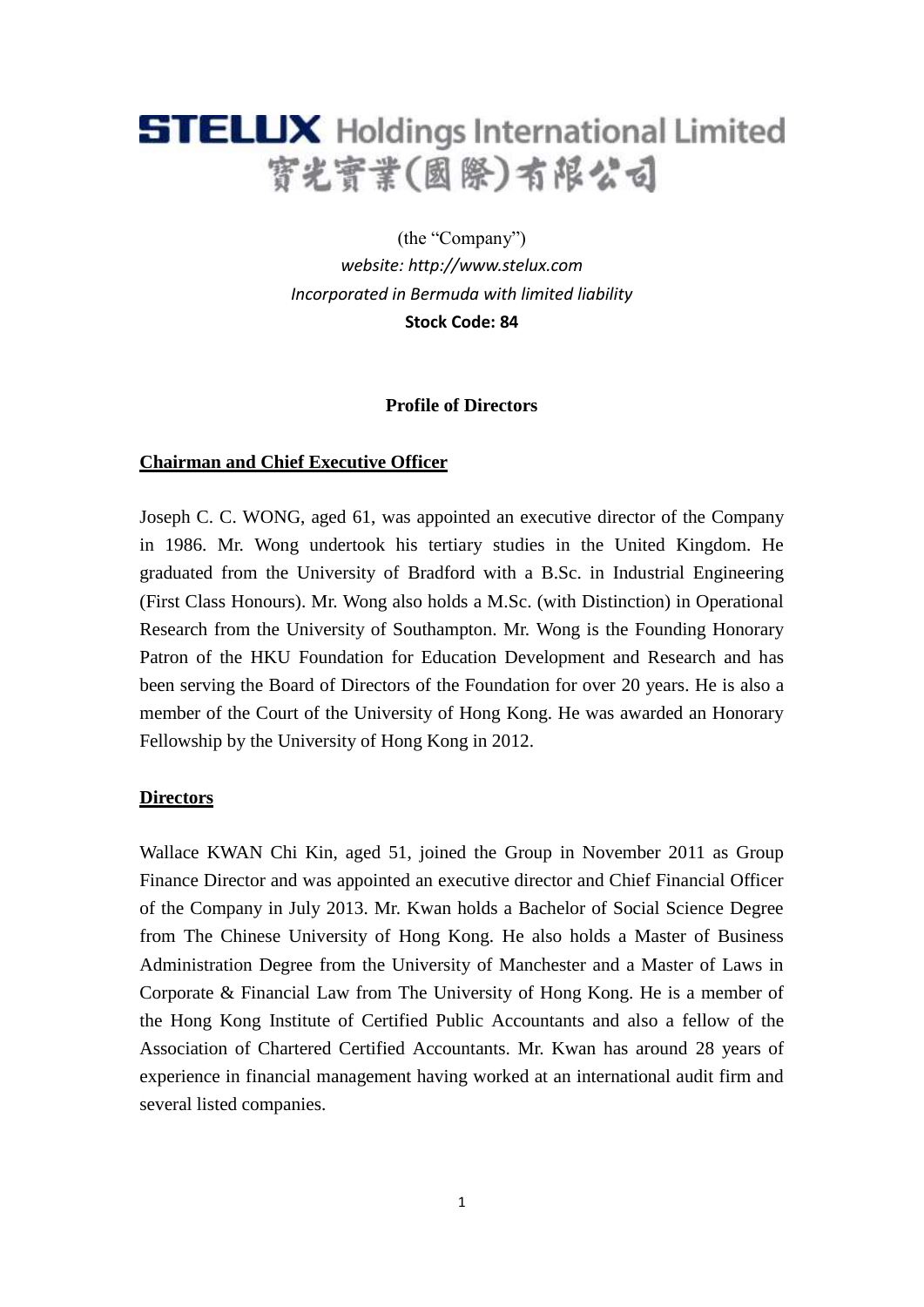Agnes KWONG Yi Hang, aged 61, holds a PhD in Molecular Immunology from the University of Hong Kong and a MBA from Troy State University in the USA. She was appointed an independent non-executive director of the Company in 2006. She is a strong advocate for healthy and environmentally sustainable living.

HO Chi Kin (aka Jeff Ho), aged 50 was appointed an independent non-executive director of the Company in August 2020. He holds a MBA from Hawaii Pacific University and a BBA from the University of Hawaii. Mr. Ho is a qualified accountant and a member of the American Institute of Certified Public Accountants and the Hong Kong Institute of Certified Public Accountants. He has extensive experience in the operation and development of online social platforms, online advertising service business and mobile online games in Mainland China. In addition, he has over 20 years of experience in wealth management services in Mainland China, Hong Kong and USA, providing independent financial consulting services for high-end customers, focusing on corporate restructuring, mergers and acquisitions and assisting domestic clients with managing assets in their overseas listings. Mr. Ho was an executive director and chief executive officer of Smartac Group (HKEX Stock Code: 395) from 2019 to 2021. Prior to that, Mr. Ho was an executive director, and chief financial officer of Daohe Global Group Limited, (HKEX stock code: 915), from 2018 to 2019. Mr. Ho began his career as an accountant at Tang & Wong CPA in Hawaii in 1993. From 2000 to 2005, he was a partner for audit and assurance at CCP C.P.A. Limited where he served clients in the property, manufacturing, construction, trading and retailing, hotels and financial sectors. From 2005 to 2016, Mr. Ho was founder and managing director of TAKA International Corporation, a professional firm for corporate restructuring, company secretarial and accounting services in Mainland China. TAKA International Corporation was acquired by Vistra Group in 2014.

Ricky LAI Kai Ming, aged 50 was appointed an independent non-executive director of the Company in September 2021. He obtained a Higher Diploma in English for Professional Communications from City Polytechnic of Hong Kong (currently known as City University of Hong Kong) in November 1994. He holds a Master of Business Administration degree from Lancaster University. Mr. Lai is also a Certified Anti-Money Laundering Specialist of The Association of Certified Anti-Money Laundering Specialist. From 1996 to 2016, Mr. Lai worked in several international banking roles with Standard Chartered Bank, Deutsche Bank and HSBC in London, Tokyo and Hong Kong in relation to corporate banking, risk management and compliance. Mr. Lai's last position was at HSBC where he was Head of Client